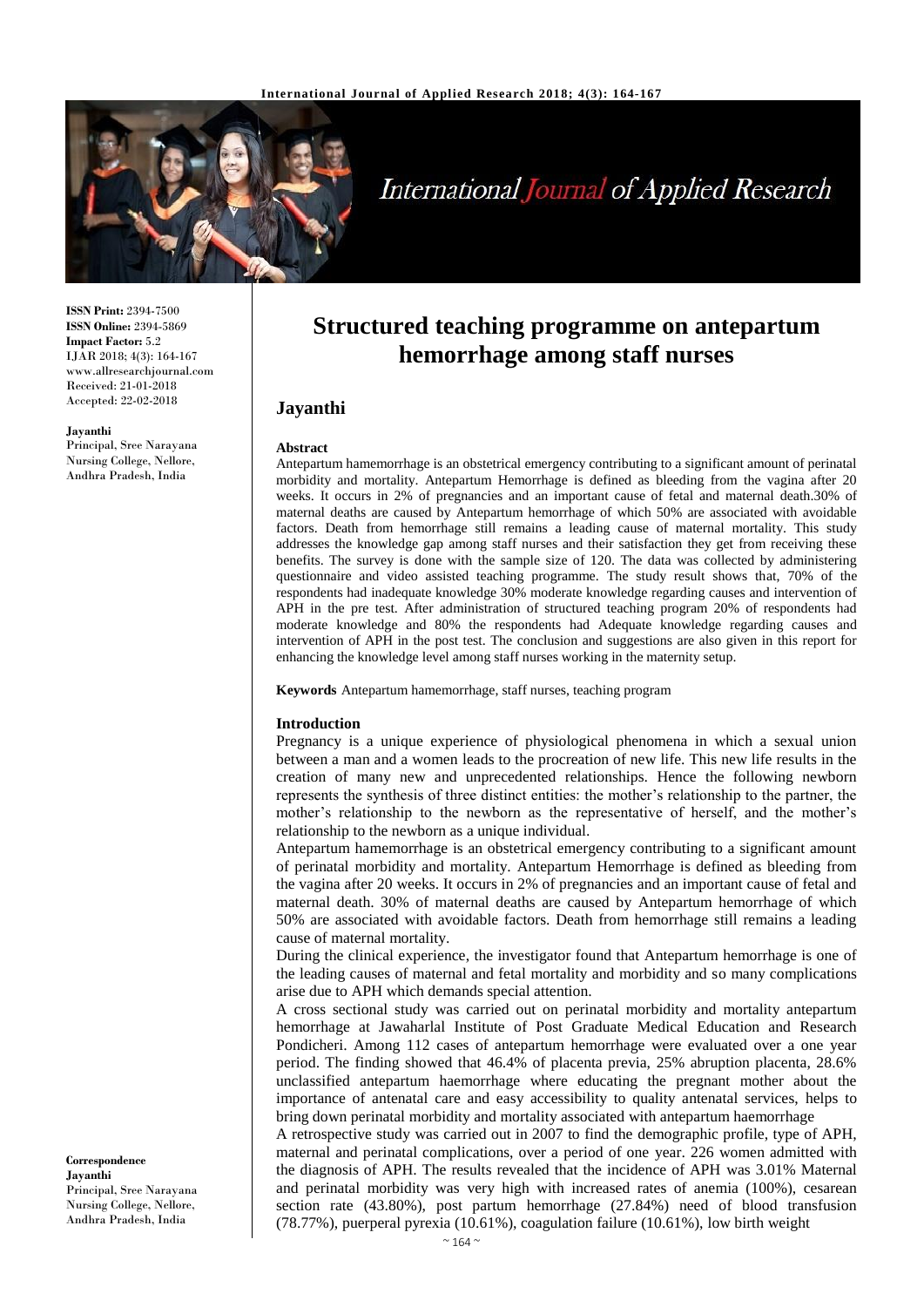(83.18%) and birth asphyxia (12.5%). The maternal and perinatal mortality was very high 2.21% and 23.70% respectively.

Nurses play a vital role in antenatal care. Clinical assessment, critical thinking, decision making, and resource allocation must be quick and appropriate to increase the likelihood of positive outcome for mother, fetus and neonate. The researcher found that nurses are not taking appropriate measures in diagnosing and managing antepartum hemorrhage during clinical exposure. Nurses play an important role in reducing mortality and morbidity. A knowledgeable nurse is an asset to the Institution and the patient as well as health team. Hence it is essential that nurses should have adequate knowledge in the area they work. Hence the researcher felt the need to assess and enhance the knowledge of nurses through structured teaching programme.

## **Objectives**

# **Primary objective**

1. To assess the effectiveness of structured teaching programme on Antepartum Hemorrhage among staff nurses

#### **Secondary Objective**

- 1. To assess the existing level of knowledge of staff nurses regarding causes and interventions of ante partum hemorrhage.
- 2. To evaluate the effectiveness of structure teaching program regarding causes & interventions of Antepartum Haemorrhage among staff nurses.

#### **Materials and methods**

#### **Research design**

Cross sectional quantitative descriptive research design

### **Target Respondents**

Staff Nurses working in Govt.Hospital Women and children, Egmore, Chennai-8.

#### **Sample and sample size**

A sample consists of the subset of a population selected to participate in a research study. 120 staff nurses who met the inclusion criteria formed the sample of the study.

#### **Sampling Technique**

Sampling refers to the process of selecting a portion of population to represent the entire population. In the present study, the sampling technique adopted was convenience sampling. The Investigator had done a survey to identify the samples and selected 120 samples of staff nurses based on sampling criteria. The investigator interviewed and questioned 120 staff nurses using questionnaire.

#### **Description of the tool**

- **Part A: Demographic variables**
- **Part B: Structured questionnaire**

Part C: Structured Teaching Program which consists of the following contents:

Definition of Antepartum Haemorrhage, Incidence,, Causes, Definition of placenta praevia, Causes & risk factors of

placenta praevia, Types of placenta parevia and diagnosis, Clinical Manifestation of placenta praevia, Diagnosis of Placenta praevia, Complications of placenta praevia, Management of placenta praevia, Definition of abruption placenta, Incidence of abruption placenta, Types of abruption placenta, Causes of abruption placenta, Clinical Manifestation of abruptio placenta, Diagnosis of abruptio placenta, Complications of abruptio placenta and Management of abruptio placenta

#### **Scoring Procedure**

Each item carries 1 mark for the correct answer and zero score for the wrong answer. The total score was 10 which is classified as follows in this study

- Adequate knowledge >75% Score
- Moderately Adequate knowledge 51-75% Score
- Inadequate knowledge<50%

#### **Data collection procedure**

Prior permission was obtained from the nursing Superintendent Govt.Hospital Women and Children, Egmore, Chennai-8. The data collection was carried out in the month of June 2015. The staff nurse working in maternity ward was selected by convenience sampling method. The study was conducted as follows.

- 1. On Day one, the purpose of the study was explained to the sample and informed consent was taken before starting the study
- 2. A pretest was conducted by administration of structured knowledge questionnaire.
- 3. On the same day the Structured Teaching Program was administered for 25 minutes using the Video assisted teaching.
- 4. Post test was conducted by using the same structured knowledge questionnaire after 7 days.

#### **Data Analysis**

The data were analyzed using descriptive and inferential statistical method. Mean, standard deviation test were used to determine the association between the variables.

#### **Result**

**Table 1:** Frequency and Percentage Distribution on Knowledge regarding APH knowledge of Respondents on APH in Pretest and Post test  $(n=120)$ 

| <b>Knowledge Level</b> |     | pre test      | post test |               |  |
|------------------------|-----|---------------|-----------|---------------|--|
|                        | F   | $\frac{0}{0}$ | F         | $\frac{0}{0}$ |  |
| Inadequate knowledge   | 84  | 70            |           |               |  |
| Moderate knowledge     | 36  | 30            | 24        | 20            |  |
| Adequate knowledge     |     |               | 96        | 80            |  |
| Total                  | 120 | 100           | 120       | 100           |  |

Depicts that, majority 70% of the respondents had inadequate knowledge, 30% moderate knowledge regarding causes and intervention of APH in the pre test. After administration of structured teaching program 20% of respondents had moderate knowledge and 80% the respondents had adequate knowledge regarding causes and intervention of APH in the post test.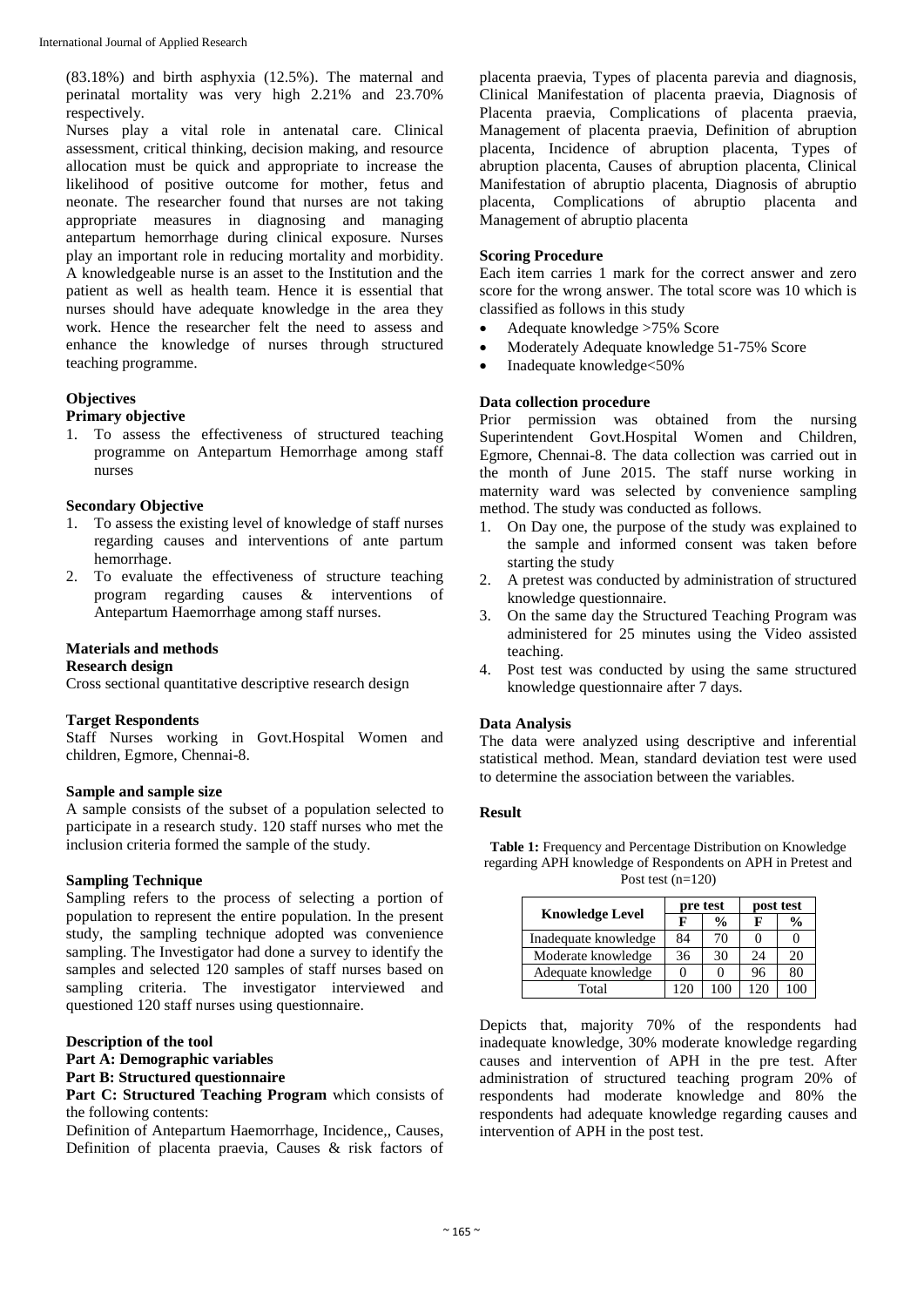| S. No | <b>Knowledge Aspects</b> | No. of items | <b>Max</b> score | Mean  | Mean% | <b>Median</b> | <b>SD</b> |
|-------|--------------------------|--------------|------------------|-------|-------|---------------|-----------|
|       | Definition & Meaning     |              |                  | 3.32  | 50.33 |               | 0.586     |
|       | Etiology                 |              |                  | 4.58  | 50.9  | 4.5           | 1.02      |
|       | Clinical manifestation   |              |                  | 2.4   | 40    |               | 0.55      |
| 4     | Diagnosis & Management   |              |                  |       | 40    |               | 1.247     |
|       | Overall                  |              |                  | 16.96 | 47.1  |               | 2.173     |

**Table 2:** Mean, mean percentage and standard deviation for the pre test

Shows that the maximum mean percentage obtained by the sample is found in the aspect of Etiology (50.90%), followed by Definition & meaning (50.33%) and least mean percentage (40%) obtained in the aspect of Clinical manifestation and Diagnosis & management. The overall mean percentage obtained In the pre test was 47.1%.

| Table 3: Mean, mean percentage and standard deviation for the post test |
|-------------------------------------------------------------------------|
|-------------------------------------------------------------------------|

| S. No | <b>Knowledge Aspects</b> | No. of items | <b>Max</b> score | Mean  | Mean% | <b>Median</b> | <b>SD</b> |
|-------|--------------------------|--------------|------------------|-------|-------|---------------|-----------|
|       | Definition & Meaning     |              |                  | 5.23  | 87.11 |               | 0.763     |
|       | Etiology                 |              |                  | 7.75  | 86.09 |               | 0.662     |
|       | Clinical manifestation   |              |                  | 5.27  | 87.8  |               | 0.777     |
|       | Diagnosis& Management    |              |                  | 13.14 | 87.6  |               | .329      |
|       | Overall                  | 10           | 10               | 31.29 | 86.93 |               | 2.459     |

Shows that the maximum mean percentage obtained by the sample is found in the aspect of Definition & meaning (87.11%), followed by Clinical manifestation(87.8%), and Diagnosis & management(87.6%)and least mean percentage obtained in the aspect Etiology (86.09%), The overall mean percentage obtained In the post test was 86.93%.

**Table 4:** Comparison of pretest and post test knowledge scores among respondents regarding knowledge aspects of APH

| S. No | <b>Knowledge Aspects</b> | <b>Pre Test</b>       |           | <b>Post Test</b> |       |                        |         |    |
|-------|--------------------------|-----------------------|-----------|------------------|-------|------------------------|---------|----|
|       |                          | Mean                  | <b>SD</b> | Mean             | SD    | <b>Mean Difference</b> | t Value | DF |
|       | Definition & Meaning     | 3.32 0.586 5.23 0.763 | 0.586     | 5.23             | 0.763 | 1.91                   | 21.685  | 99 |
|       | Etiology                 | 4.58                  | 1.02      | 7.75             | 0.662 | 3.17                   | 23.805  | 99 |
|       | Clinical manifestation   | 2.4                   | 0.55      | 5.27             | 0.777 | 2.87                   | 23.733  | 99 |
|       | Diagnosis& Management    |                       | 1.247     | 13.14            | .329  | 7.14                   | 27.128  | 99 |
|       | Overall                  | 16.96                 | 2.173     | 31.29            | 2.549 | 14.33                  | 35.142  | 99 |

Comparison of pretest and post test knowledge scores among respondents regarding knowledge aspects of APH From the above table, it is evident that the obtained "t" value 35.142 is greater than that of the table value-0.05 level of significance. Therefore, "t" value is found to be significant. It means that there is a gain in the knowledge level of respondents regarding APH. This supports that structured teaching program on APH is effective in increasing the knowledge level of respondents.

#### **Discussion**

#### **Knowledge level of staff nurses regarding the causes and intervention of APH**

Majority 70% of the staff nurses had inadequate knowledge and 30% had moderate knowledge regarding causes and intervention of APH in the pretest. After administration of the structured teaching program 20% of the subjects had moderate knowledge and 80% had adequate knowledge regarding causes and intervention of APH in the post test.

#### **Comparison of the pre test and post-test knowledge score of staff nurses**

The overall mean pretest knowledge score obtained by the staff nurses was 16.96(47.1%) with standard deviation 2.173. The overall post test mean knowledge score obtained by the staff nurses was 31.29(86.93%) with standard deviation 2.549 the total difference in the mean of overall knowledge score was 14.33 with the "t" value of 35.142 and found to be significant at the level of  $p<0.01$ .

#### **Association between knowledge scores of staff nurses and selected demographic variables**

It was evident that there was a statistically significant association between the knowledge scores of the staff nurses with demographic variables such as age, marital status, professional qualification, area of work, experience in maternity ward, in-service education and source of information at the probability level of  $p<0.05$ . Hence the research hypothesis stated that there will be significant association between the knowledge scores of staff nurses regarding the causes and intervention of APH with selected demographic variable was accepted.

### **Directions for future research**

- A similar study on a larger scale among staff nurses can be carried out to generalize the findings
- All the health care settings who provide maternity care should conduct in-service education programs on management of APH at all the level of health facilities.
- A comparative study can be conducted on knowledge and practice between two hospitals.
- Similar study can be undertaken by using other modalities like self-instructional module.
- Different teaching strategies can be used to educate the staff nurses regarding Antepartum Hemorrhage

# **Conclusion**

The structured teaching program was more effective in improving the knowledge of staff nurses on Antepartum Hemorrhage, which helps to reduce the maternal morbidity and mortality. As of few research studies have been done on